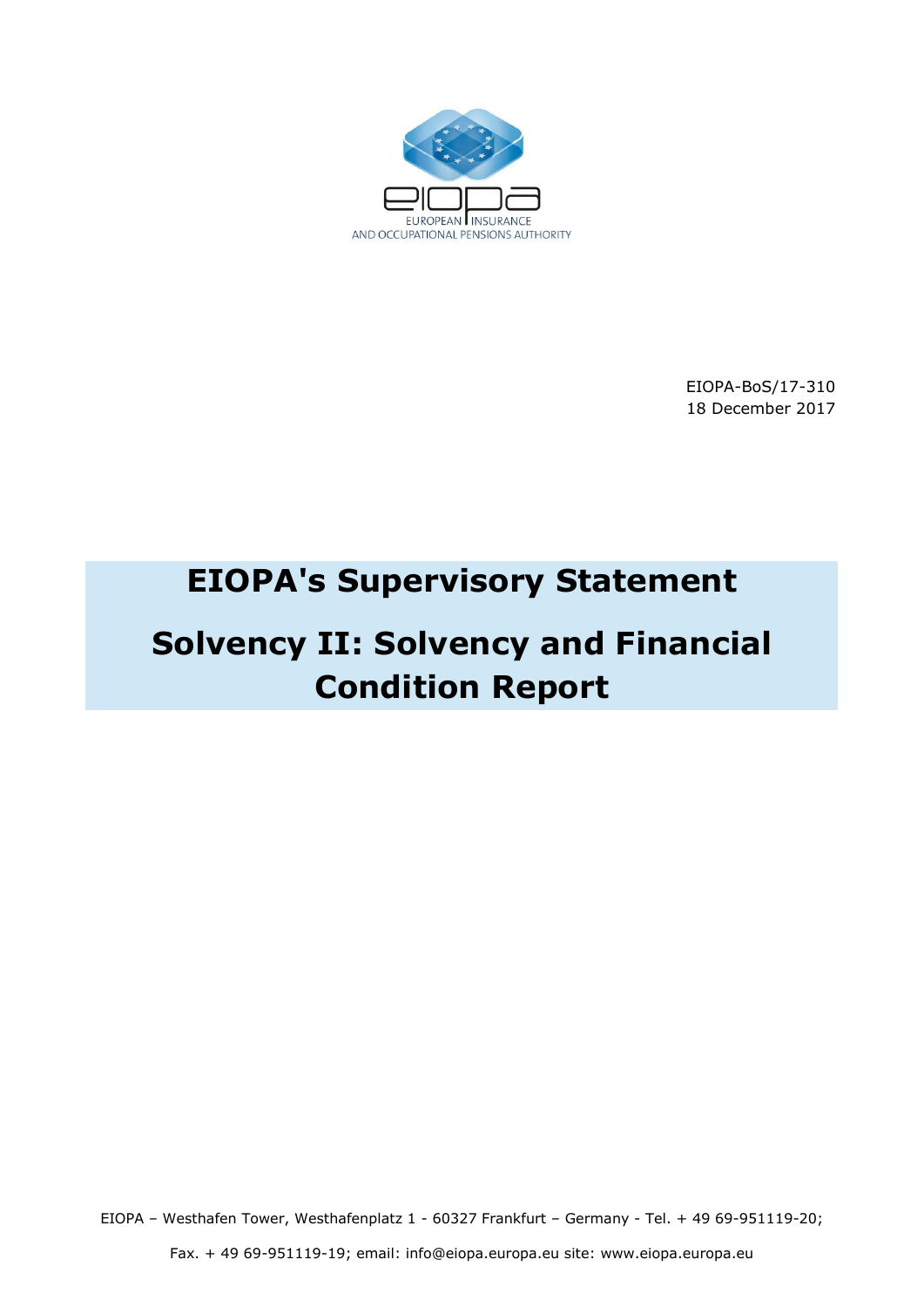## **Executive Summary**

-

This statement outlines the outcome of the analysis of the European Insurance and Occupational Pensions Authority (EIOPA) of the first supervisory experiences regarding the application of the Solvency II rules on the Solvency and Financial Condition Report (SFCR) by insurance and reinsurance undertakings and insurance groups.

The SFCR has to be published annually, and is regulated under Articles 51, 53, 54 and 256 of Directive 2009/138/EC of the European Parliament and of the Council<sup>1</sup> (the "Solvency II Directive"). In addition, Articles 290 to 298 and Articles 359 and 365 of Commission Delegated Regulation (EU)  $2015/35<sup>2</sup>$  (the "Delegated Regulation") provide further SFCR-related rules, in particular on its structure.

EIOPA's assessment is based on the observations from the analysis of a sample of published group SFCRs and observations regarding the 2016 group and solo SFCRs collected by the National Supervisory Authorities (NSAs) in the European Economic Area (EEA).

The analysis and this statement do not intend to capture all issues identified regarding the SFCR or to address the content of the full SFCR. The Statement focus only on key areas deemed as important for a first step to support stakeholders in the development of next year's SFCR content while also allowing for market discipline to be achieved.

EIOPA encourages insurance and reinsurance undertakings and groups to take into account, without prejudice of the principle of proportionality, the following key findings and areas for improvement concerning the SFCR:

 **The majority of insurance undertakings and groups published the (Solo/Group) SFCR on a timely basis and generally complied with the relevant Solvency II requirements. In some cases Groups went the extra mile to make the Group SFCR accessible to all stakeholders:** The SFCRs are generally easy to find in the websites of most of the disclosing entities. However, some undertakings still do not own a website. In the websites of the insurance groups, in general, in addition to the Group SFCR, the solo SFCRs of the major entities of the group are also available at the same address and versions in English are available which facilitates access regarding the full group. The reports follow the structure as of Annex XX of the Delegated

<sup>&</sup>lt;sup>1</sup> Directive 2009/138/EC of the European Parliament and of the Council of 25 November 2009 on the taking-up and pursuit of the business of Insurance and Reinsurance (Solvency II) (OJ L 335, 17.12.2009, p. 1).

**<sup>2</sup>** Commission Delegated Regulation (EU) 2015/35 of 10 October 2014 supplementing Directive 2009/138/EC of the European Parliament and of the Council on the taking-up and pursuit of the business of Insurance and Reinsurance (Solvency II) Text with EEA relevance (OJ L 12, 17.1.2015, p. 1).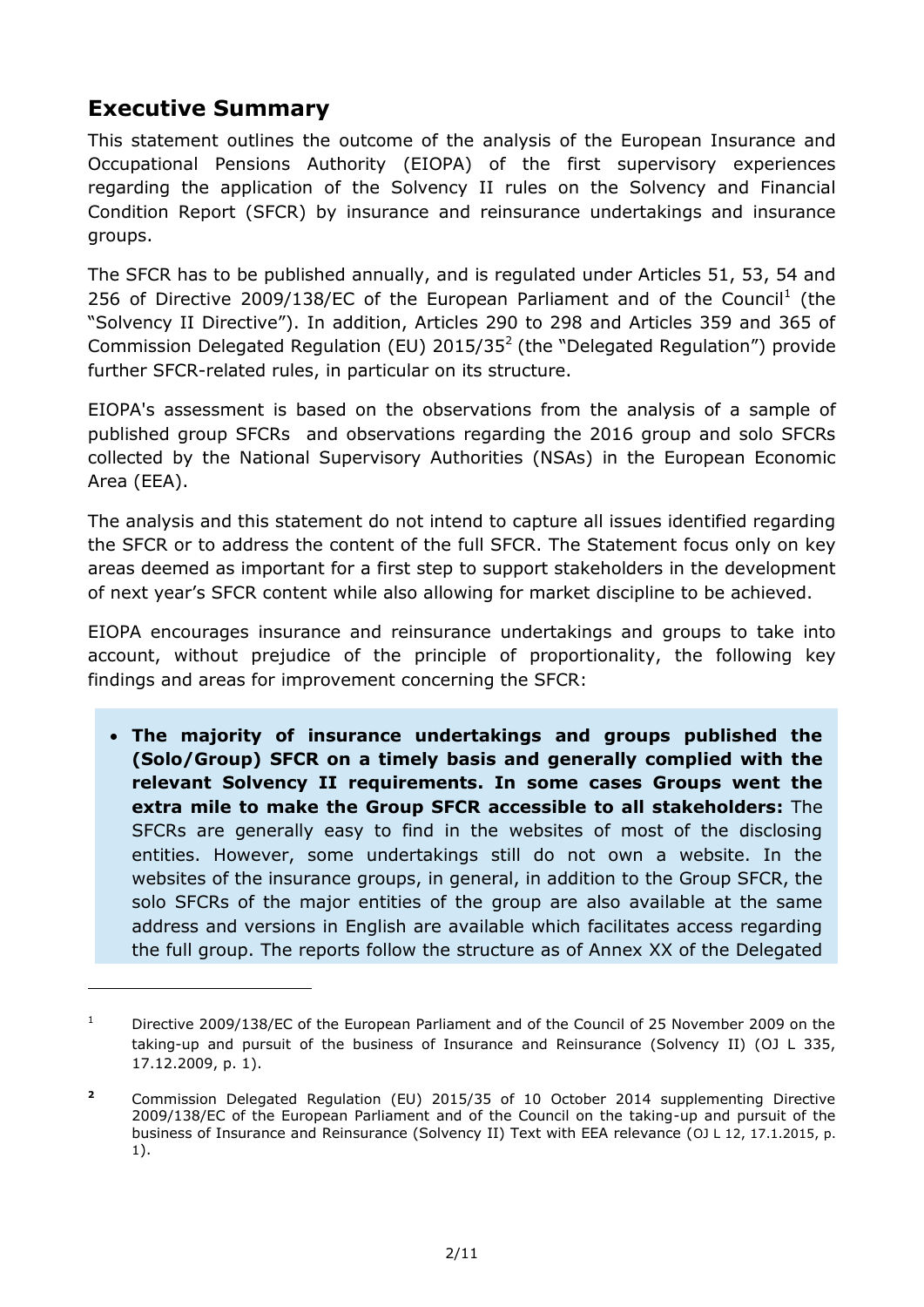Regulation, but for non-applicable items, it is important to have a clear indication that the information is not applicable.

- **The use of different language styles and different formats to disclose SFCR information makes difficult the definition of a common disclosure approach to all types of stakeholders:** EIOPA expects that care is taken when deciding the content and language style of the SFCR and in particular of the Summary of the SFCR. The Summary is the part of the SFCR that will most interest the policyholders. They should be the main addressees of this part of the Report. In the remaining sections of the SFCR it is not expected that the full content of EU or national legislation is reproduced in the SFCR. The Report should instead include relevant undertaking-specific information under each section to make it easy to efficiently identify and read the relevant specific information.
- **The need for a more fit-for-purpose 'Summary':** EIOPA encourages insurance groups/undertakings to improve the content and clarity of the Summary. The SFCR Summary should encompass relevant SFCR areas and briefly provide relevant information. Given the importance of the SFCR Summary for the policyholders and the range of different approaches EIOPA clarifies the expectations on its minimum content from a supervisory perspective.
- **Quantitative Reporting Templates (QRTs) in the context of the SFCR:**  The placement of QRTs in an Annex to the SFCR, although a good practice, should not prevent undertakings/groups from providing quantitative and qualitative information into the body of the SFCR. Relevant information covered by the QRTs and additional information not covered by the QRTs in the Annex to the SFCR, such as background information that allows the reader to understand the information in the templates should be included in SFCR. If appropriate, parts of the QRTs should be repeated, or complemented through the narrative information of the SFCR.
- **Information on the own-risk and solvency assessment (ORSA) under the SFCR is by its very nature undertaking/group specific. This means that undertaking/group specific information needs to be included, even when referring only to the process and not to the outcome:** The information disclosed should go beyond repeating the laws, regulations and administrative provisions on how the ORSA needs to be integrated into the organisational structure and decision making process.
- **The information on the risk sensitivity to different scenarios or stresses, should be better structured and more comprehensive:** The information regarding the SCR and risk sensitivity is not comparable across different undertakings/groups. It is expected that the reporting of sensitivities to different scenarios or stresses is disclosed in a more structured format. The sensitivity to the different risks should be shown under the section 'Risk Profile'.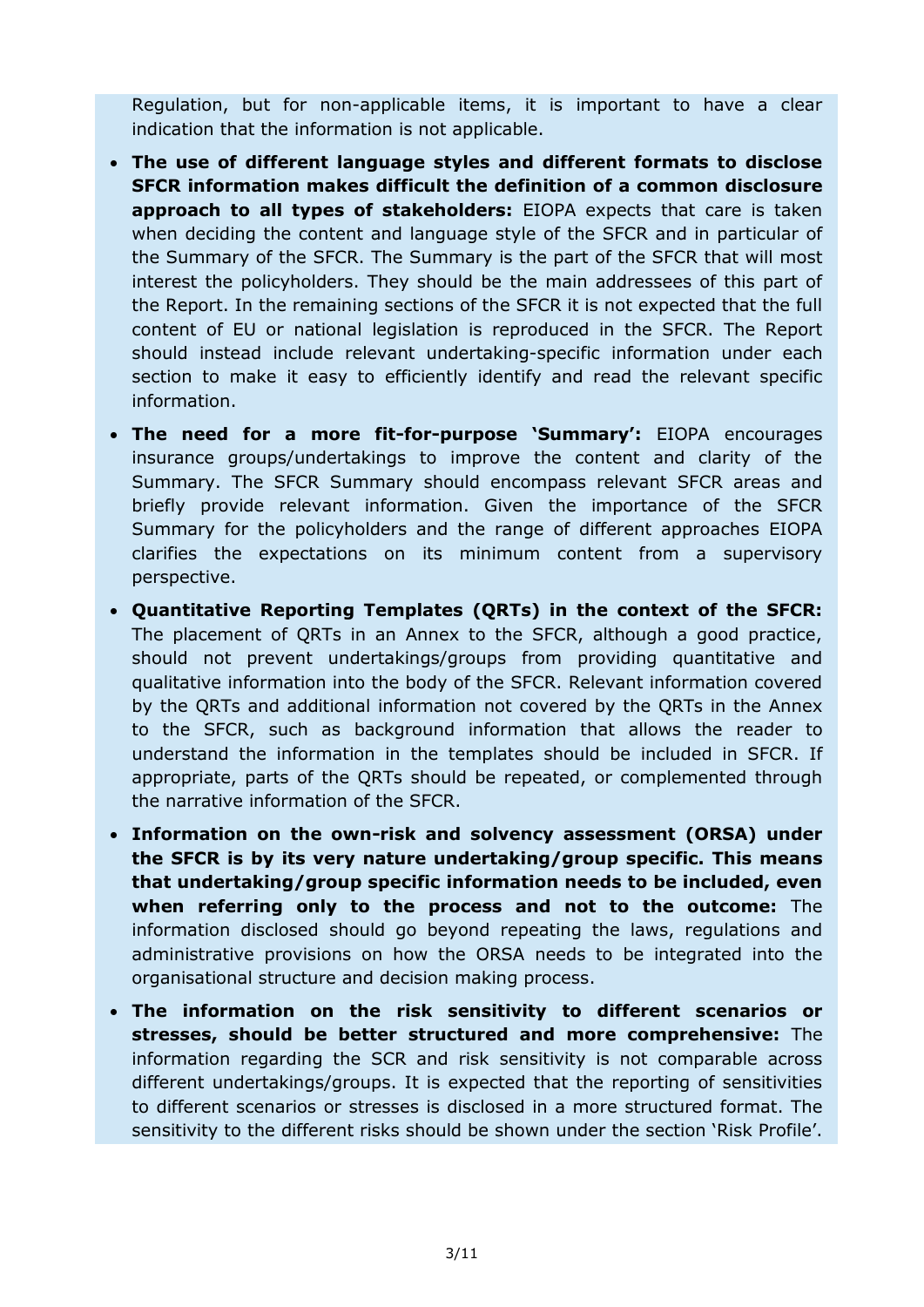In addition under each risk section information on the overall impact should be provided.

- **Information on the bases, methods and main assumptions used for the valuation for solvency purposes should include undertaking/group specific information and address the uncertainties around the valuation:** the SFCR should include more relevant, undertaking/group specific information, in particular regarding valuation of investments, valuation of deferred tax assets and deferred tax liabilities and valuation of technical provisions. Regarding the later the SFCR should provide a description of the level of uncertainty, by linking it at least to the assumptions underlying the calculation, such as economic and non-economic assumptions, expected profits in future premiums, future management actions and future policyholder behaviour.
- **Information on eligible own funds:** EIOPA encourages undertakings/groups to disclose information about the management of the own funds in the context of the undertaking's/group's strategy and business model, including information on the time horizon used for business planning and on any material changes over the reporting period. The information of the eligible own-funds items, classified by tiers should be complemented by explanations of the most material own-funds items, including the extent to which they are available, subordinated, as well as their duration and any other feature that is relevant for assessing their quality.
- **In next year's SFCR undertakings/groups should also include comparative information in certain areas of the SFCR.** EIOPA expects that when providing comparative information the format of tables is used as much as possible in the narrative part of the SFCR. These tables could include amounts for both reporting years or focus on the material differences between both reporting years. Qualitative information on material differences between two reporting years are also expected to be included in the report. Publication of QRTs for current and the previous reporting year as an Annex alone is not sufficient to be considered compliant with the comparison requirement.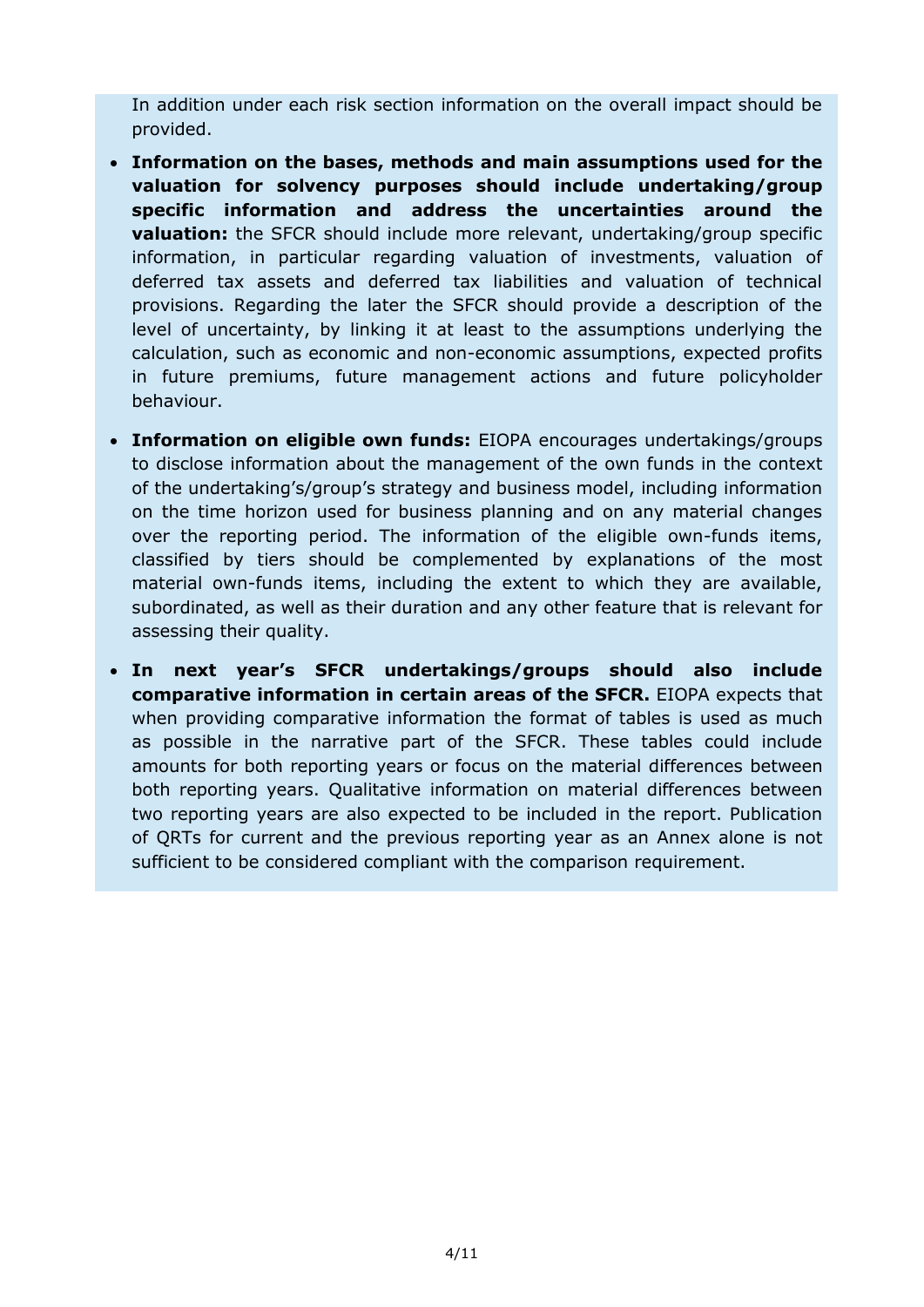## **1. Introduction**

- 1.1 Articles 51, 53, 54 and 256 of the Solvency II Directive require every insurance and reinsurance undertaking and insurance group in the European Union to publicly disclose its SFCR. Articles 290 to 298 and Article 359 of the Delegated Regulation as well as EIOPA's Guidelines on reporting and public disclosure regulate further the regime for SFCR disclosures.
- 1.2 EIOPA's overall objective is to achieve a high, effective and consistent level of regulation and national supervision guaranteeing a level playing field across the European Union.
- 1.3 This Supervisory Statement aims to present findings and areas for improvement on the basis of EIOPA's assessment of the publicly disclosed 2016 SFCRs and observations regarding the 2016 group and solo SFCRs collected by the National Supervisory Authorities (NSAs) in the European Economic Area (EEA).
- 1.4 In 2017, insurance and reinsurance undertakings and insurance groups had to publish SFCRs for the first time. This publication was expected by many stakeholders and dealt with carefully by the disclosing entities.
- 1.5 Considering the importance of the SFCRs that were publicly disclosed by the insurance and reinsurance undertakings and groups under the Solvency II Directive and the Delegated Regulation, EIOPA undertook scrutiny on them. The Solvency II framework is founded on three main pillars, one of them being a high level of transparency towards the supervisory authorities but also towards the market. The Solvency II regime is no longer based on accounting recognition, so the financial statements are not fit for assessing the solvency and financial condition of an undertaking and in some cases, the SFCR replaced the previous disclosures on embedded value.
- 1.6 The legally prescribed SFCR scope is comprehensive and covers a wide range of Solvency II areas. EIOPA is of the opinion that the SFCR should specifically focus on relevant fit-for-purpose information. The completeness of the SFCR should not be assessed by its volume but by the relevance, clarity and usefulness of the information included to evidence the solvency and financial condition of the undertaking.
- 1.7 When analysing the published SFCRs, EIOPA maintained active dialogue with the NSAs in each European Union Member State, and in each EEA EFTA State<sup>3</sup>, and considered various stakeholders' perspectives as well.
- 1.8 EIOPA acknowledges that market discipline can only be achieved with time and expects insurance and reinsurance undertaking and groups to analyse the differences between the published SFCRs and to do their own analysis of areas

-

<sup>3</sup> Iceland, Liechtenstein and Norway.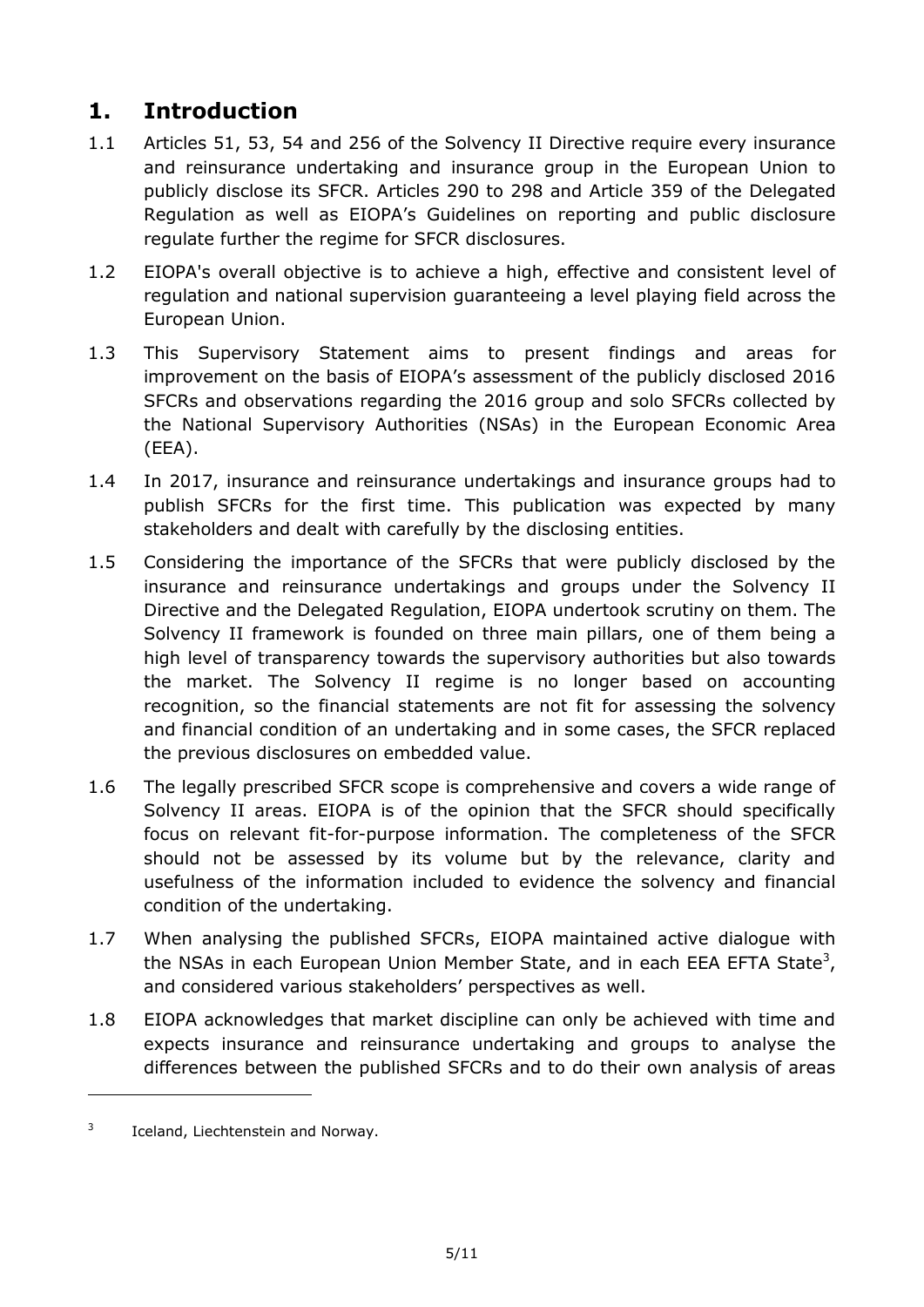for improvement for the 2017 SFCR. To this end, EIOPA, considers that it is important to provide guidance to the market on the supervisory expectations for the SFCR content to be considered when planning for the 2017 SFCR disclosures.

### **2. Findings and Areas for Improvement in the SFCR**

- **2.1 The majority of insurance undertakings and groups published the**  (**Solo/Group**) **SFCR on a timely basis and generally complied with the relevant Solvency II requirements. In some cases some Groups went the extra mile to make the Group SFCR accessible to all stakeholders**.
- 2.2 The SFCRs are generally easy to find in the websites of most of the disclosing entities. However, some undertakings still do not own a website. In this case the broad access may be compromised despite the possibility to request the document in a physical format. The use of a website is seen as necessary to guarantee general access. Websites from the relevant trade association could be used if no individual website exists.
- 2.3 In the websites of the insurance groups, in general, in addition to the Group SFCR, the solo SFCRs of the major entities of the group are also available and versions in English are available which facilitates the access regarding the full group.
- 2.4 The SFCRs usually follow the SFCR structure set out in Annex XX of the Delegated Regulation. For non-applicable items, it is important to have a clear indication that the information is not applicable. For example, if an undertaking does not have securitisations, off-balance sheet items or does not use undertaking specific parameters, the non-applicability should be clearly stated.

#### **2.5 The use of different language styles and different formats to disclose SFCR information revealed difficulties in finding a common disclosure approach to all types of stakeholders.**

- 2.6 The SFCRs serves many types of stakeholders, with different levels of expertise and expectations, and with different objectives. Therefore, disclosing entities should take this into account when publishing SFCR information so as to strike the right balance between the needs and the capabilites of the different types of stakeholders.
- 2.7 EIOPA expects that care is taken when deciding on the content and language style of the SFCR and in particular of the Summary of the SFCR. This is the part of the SFCR that will mostly interest the policyholders and they should be the main addressees of this part of the Report.
- 2.8 The SFCR Summary should encompass relevant SFCR areas and briefly provide relevant information.
- 2.9 The remaining sections of the SFCR should be mainly addressed to analysts/investors. Although more informed policyholders could also be interested in the full report, the type and detail of information to be included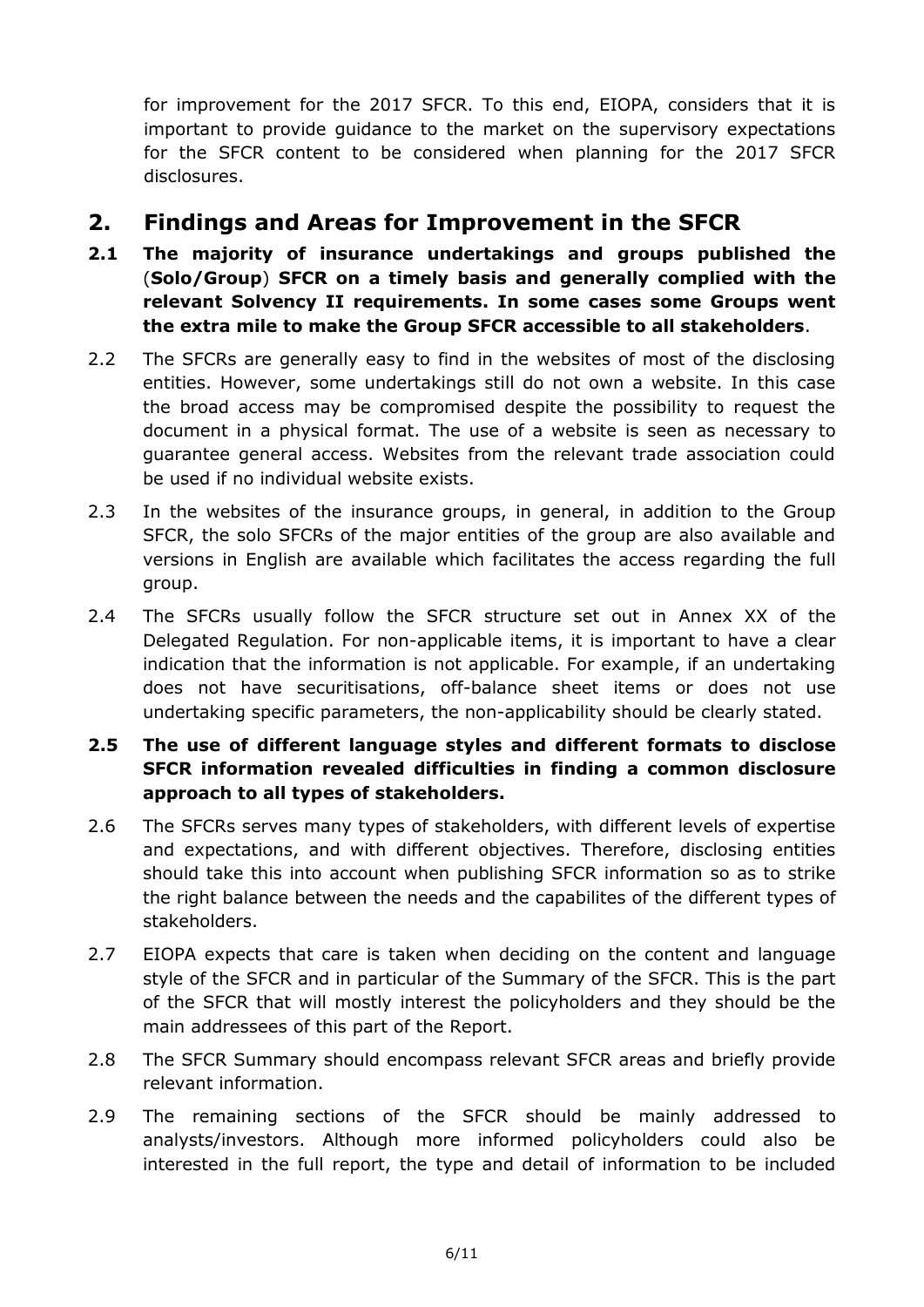should not have them as main addressees. For this reason, it is not expected that the full content of EU or national legislation is reproduced into the SFCR, such as the legislative definitions of the system of governance requirements or a description of IFRS conditions to recognise a deferred tax. The Report should instead include relevant undertaking-specific information, under each section to make it easy to efficiently identify and read relevant specific information.

#### **2.10 Need for a more consistent and fit-for-purpose SFCR Summary**

- 2.11 Given the importance of the SFCR Summary for the policyholders and the range of different approaches to it, it is important to specify the expectations on its minimum content from a supervisory perspective.
- 2.12 EIOPA expects the SFCR Summary to at least include:
	- The key elements and drivers of the undertaking's business model and business strategy;
	- Main indicators for the undertaking's underwriting performance and investment performance including material lines of business and material geographical areas where the business is carried;
	- Any significant business or other events with material impact on the solvency and financial condition that have occurred over the reporting period;
	- The key elements of the system of governance;
	- Information about the undertaking/group key risks;
	- Solvency ratio with and without volatility or matching adjustment;
	- The approach towards the use of transitional arrangements, including the solvency ratio without the transitional adjustment to the relevant riskfree interest rate term structure or without transitional measure on technical provisions;
	- The amount of the Solvency Capital Requirement (SCR) and the eligible amount of own funds to cover the SCR, classified by tiers;
	- The amount of the Minimum Capital Requirement (MCR) and the eligible amount of basic own funds to cover the MCR, classified by tiers;
	- Information about any non-compliance with the MCR or significant noncompliance with the SCR over the last reporting period.

#### **2.13 Quantitative Reporting Templates (QRTs) in the context of the SFCR**

- 2.14 The placement of QRTs in an Annex to the SFCR, although a good practice, should not prevent undertakings/groups from providing quantitative and qualitative information in the narrative part of the SFCR. Relevant information covered by the QRTs and additional information not covered by the QRTs in the Annex to the SFCR, such as background information that allows to understand the information included in the templates should be included in SFCR.
- 2.15 If appropriate, parts of the QRTs should be repeated in, or complemented through, the narrative information of the SFCR. This approach is particularly important for the section "Capital Management" where quantitative and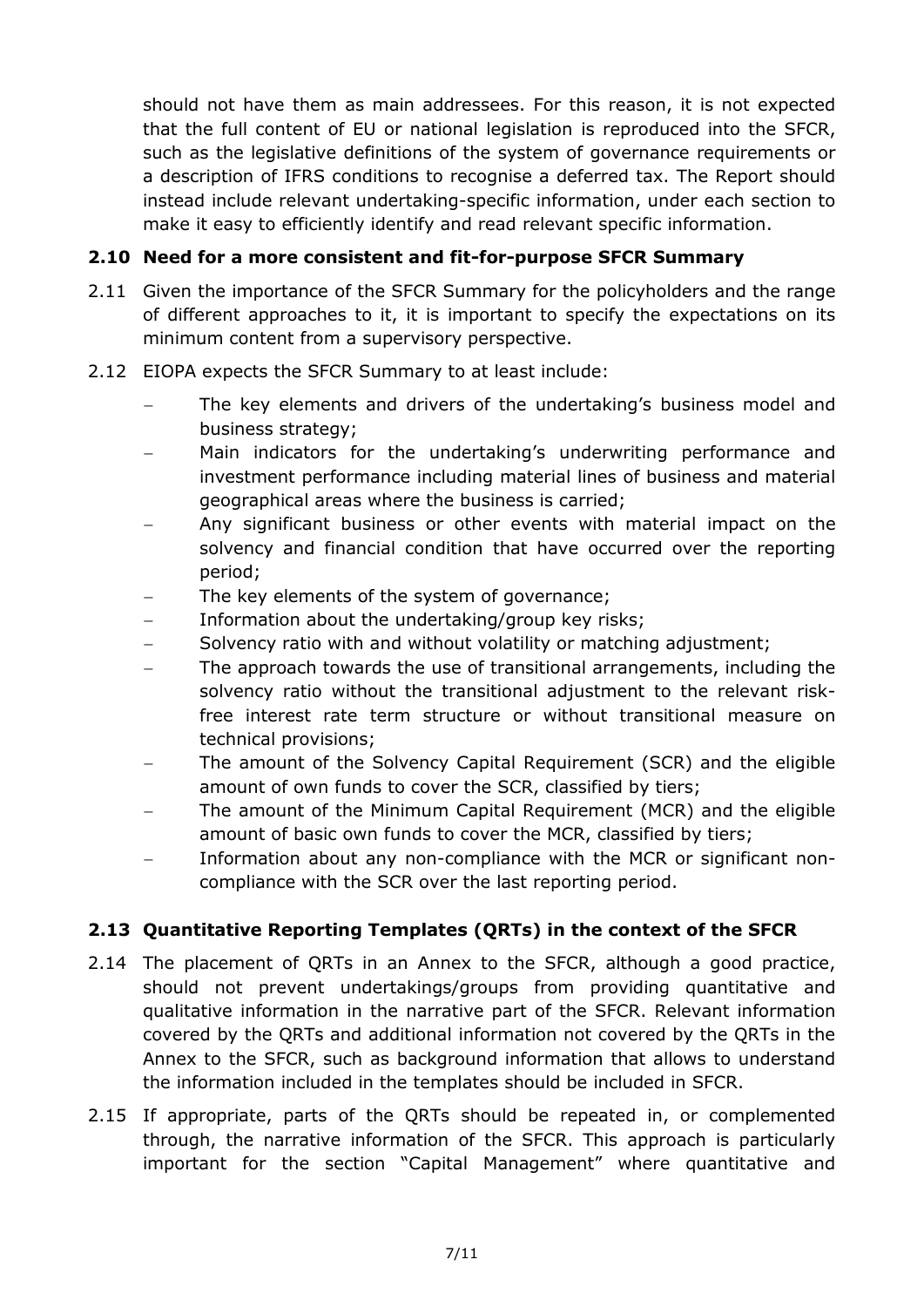qualitative details on the composition of the SCR and the eligible own funds should be provided. To understand whether it is appropriate to repeat or complement the quantitative information from the QRTs, one should consider if the SFCR can be understood by merely reading the narrative part of the report.

- 2.16 Some undertakings opted for including the QRTs in the narrative information of the SFCR. This is a feasible approach and could help to better structure the disclosed information. However this should not prejudice the layout of the templates. Minor changes to the layout such as deletion of columns for the nonapplicable lines of business are possible but for example, all rows of the Balance sheet, Own Funds or SCR templates are expected to be disclosed even where the value is zero.
- **2.17 Information on ORSA under the SFCR is by its very nature undertaking/group specific. This means that undertaking/group specific information needs to be included, even when referring only to the process and not to the outcome.**
- 2.18 ORSA information under the SFCR should go beyond repeating the laws, regulations and administrative provisions on how the ORSA should be integrated into the organisational structure and decision making process. EIOPA expects that at least the following is included into the SFCR:
	- Process for performing and on-going monitoring of the ORSA, including involvement of the administrative, management or supervisory body;
	- Link to the business strategy and how the main areas/risks of the business strategy are considered in the ORSA, namely in the overall solvency needs;
	- ORSA timing and frequency and triggers for performing additional assessments.

#### **2.19 The information on the risk sensitivity to different scenarios or stresses, including the sensitivity of the SCR of the undertaking/group, should be better structured and more comprehensive.**

- 2.20 The information regarding the risk sensitivity, including the sensitivity of the SCR, is not comparable across different undertakings/groups, mainly with regard to the outcome of stress testing and sensitivity analysis for material risks and events.
- 2.21 It is expected that the reporting of sensitivities to different scenarios or stress tests is disclosed in a more structured format.
- 2.22 EIOPA expects that it contains at least the following:
	- Description of the methods used, i.e. scenario, stress-tests, sensitivity analysis for the different risks;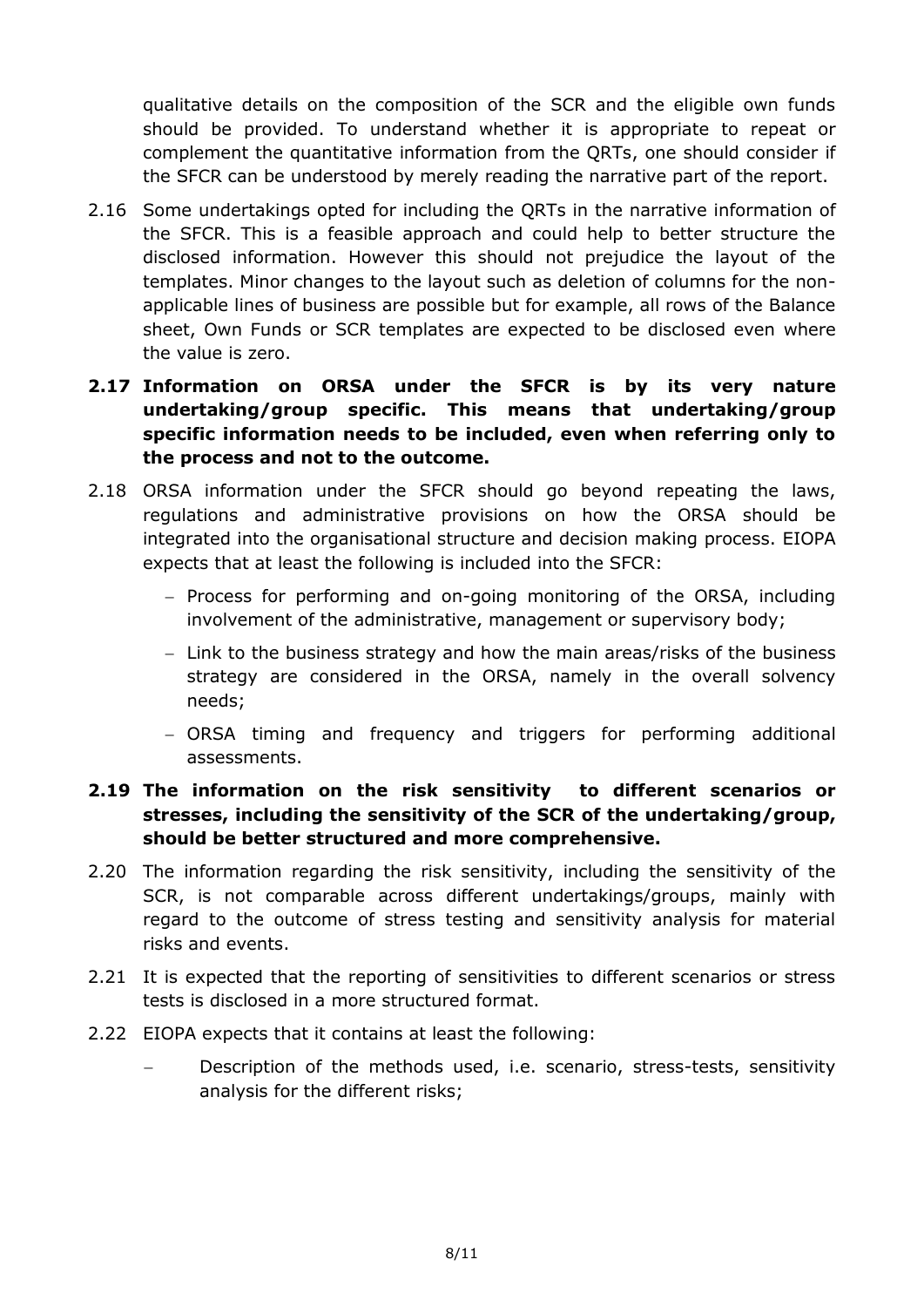- Adequate information on the underlying assumptions of the methods used, including how the future management actions are taken into consideration;
- The impact of the sensitivity measured as an amount of the SCR for that specific risk and as a percentage points of the overall SCR ratio;
- An interpretation of the results considering the strategy and business model of the undertakings/groups and any impact on the management of the most material sensitivities.
- 2.23 The sensitivity to the different risks should be shown under section 'Risk Profile'. Information regarding the overall impact of the stress testing and sensitivity analysis on the SCR should also be provided.

#### **2.24 Information on the bases, methods and main assumptions used for the valuation for solvency purposes should include undertaking/group specific information and address the uncertainties around the valuation.**

- 2.25 Regarding the description of the bases, methods and main assumptions used for the valuation of assets, liabilities and technical provisions, the SFCR should include more relevant, undertaking/group specific information. In particular the following should be taken into consideration:
	- Valuation of investments: an unspecific description of the valuation techniques hierarchy alone is not suitable; instead, the focus should be, on the entity's specific approaches to investments, the conditions under which each valuation method was applied, the type of investments to which the method was applied and the relative weight of investments valued by each method;
	- Valuation of deferred tax assets and deferred tax liabilities: a description of the general principle from IAS 12 alone is not suitable. Information should at least include: the identified relevant differences between accounting standards and Solvency II and the reasons or sources for such differences, any unused tax losses, and the maturity date of any losses;
	- Valuation of technical provisions: when referring to uncertainty associated with the value of the technical provisions, it is expected more than a statement referring to the existence of uncertainty or that the actuarial function stated the calculation to be appropriate. The SFCR should provide a description of the level of uncertainty, by linking it at least to the assumptions underlying the calculation, such as economic and noneconomic assumptions, expected profits in future premiums, future management actions and future policyholder behaviour.
- **2.26 Information on eligible own funds should address the management of the own funds in the context of the undertaking/group strategy and business model, explanation of material own funds items, including**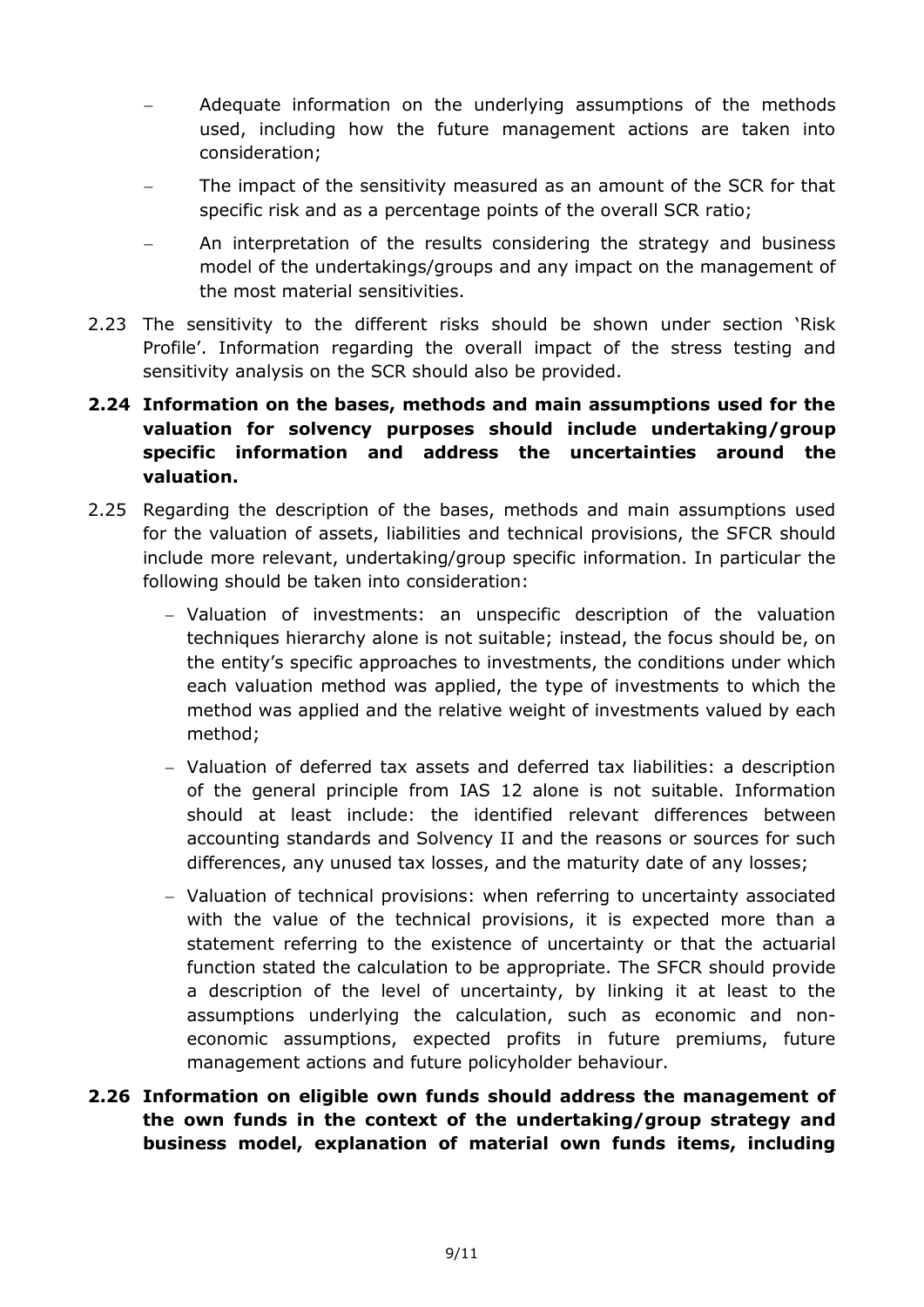#### **movements of own funds over the reporting period and looking forward.**

- 2.27 The SFCR needs to include a description of the own funds management. This information should be described in the context of the undertaking's/group's strategy and business model, including information on the time horizon used for business planning and on any material changes over the reporting period.
- 2.28 The information of the eligible own funds items, classified by tiers should be complemented by explanations of the most material own-funds items, including the extent to which they are available, subordinated, as well as their duration and any other feature that is relevant for assessing their quality. This is expected in particular when material items are for example Surplus Funds, Reconciliation Reserve or Subordinated Liabilities:
	- $-$  For the Surplus Funds, it is important to explain how the Tier 1 classification criteria are complied with, by clarifying the nature and the legal background of such funds instead of merely stating that the criteria are met;
	- $-$  For the Reconciliation Reserve, is important to reflect on its potential volatility and link to the asset-liability management of the undertaking. Interaction with the sensitivity analysis of the risks and SCR is advisable;
	- For the Subordinated Liabilities, a list of all instruments with specific information on the changes in their values should be provided.
- 2.29 The movements over the reporting period and a forward looking perspective for the material own-funds items should be provided.
- 2.30 In particular, the group SFCR should include qualitative and quantitative information on any significant restriction to the fungibility and transferability of own funds eligible to cover the SCR.

#### **2.31 It is important to clarify the expectations regarding the forthcoming first-time provision of mandatory comparative information in 2017 concerning certain SFCR areas.**

- 2.32 Comparative information is expected at least in the following areas:
	- $-$  qualitative and quantitative information on underwriting performance, at an aggregate level and by material line of business and material geographical areas where it carries out business over the reporting period;
	- qualitative and quantitative information regarding the performance of the investments over the reporting period;
	- other material income and expenses incurred over the reporting period;
	- any material changes in the relevant assumptions made in the calculation of technical provisions;
	- separately for each tier, information on the structure, amount and quality of own funds at the end of the reporting period.